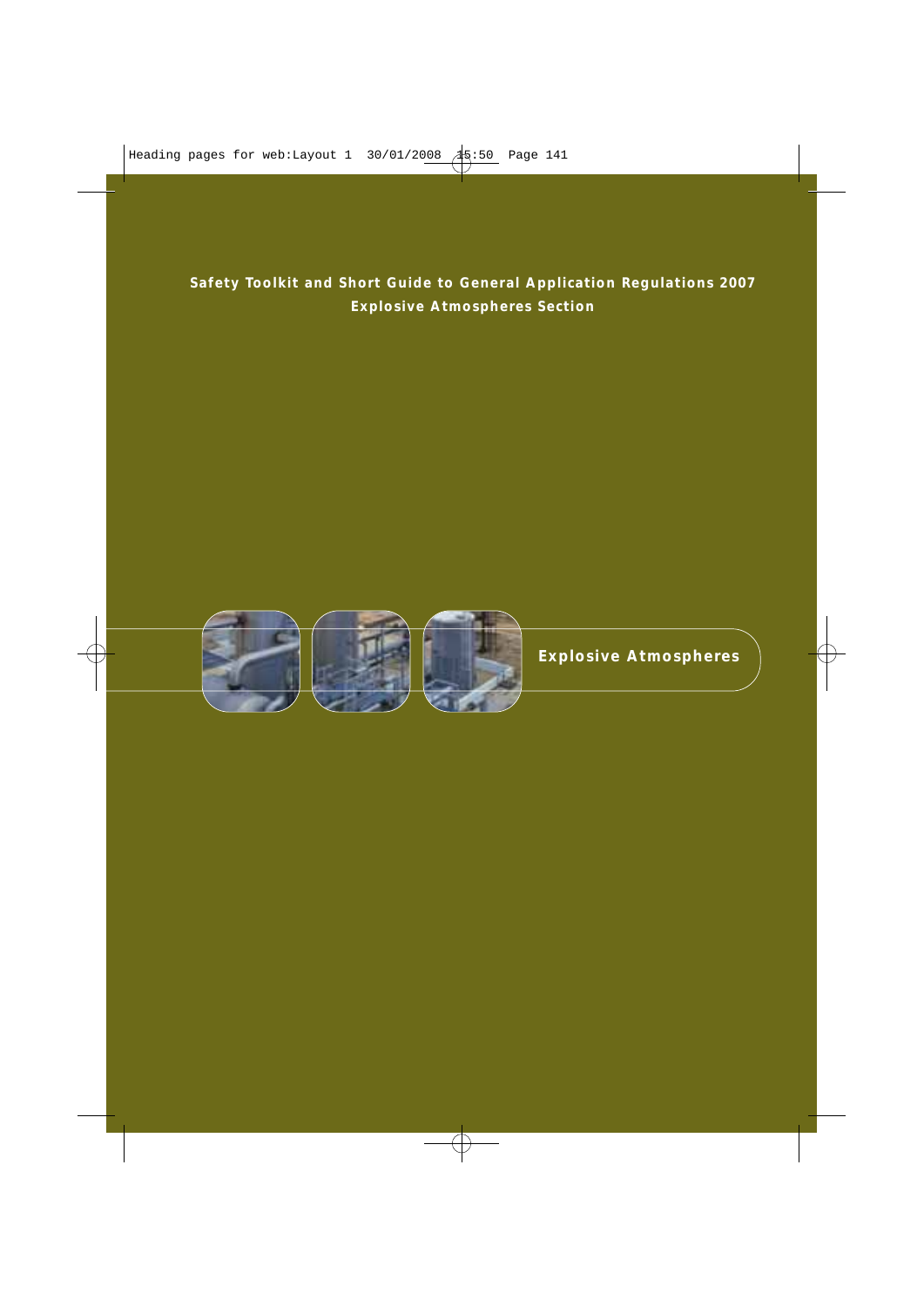Safety Toolkit and Short Guide to General Application Regulations 2007



## **Safety Toolkit**

The objective of the Toolkit is to provide guidance on the prevention of accidents or ill health at work and to provide a practical tool towards a safer workplace. It covers requirements of the Safety, Health and Welfare at Work (General Application) Regulations, 2007 as amended and is aimed specifically at small and micro businesses. It is not intended as a legal interpretation of the legislation. Legal advice should be sought where required.

Checklists provided are non-exhaustive and in no particular order

## **How do I use the Toolkit?**

The Toolkit is intended to assist you to monitor and improve standards of safety, health and welfare. It will assist you towards complying with the law.

- 1. Use the checklists to monitor how you're doing.
- 2. Make any required improvements.
- 3. If necessary, investigate further to find out what you need to do and set a timescale for achieving it.
- 4. Use the Action Date column to show when action taken.

Checklists provided are non-exhaustive and in no particular order.

At the end of each point in the check list reference is made to the corresponding part of the Regulations, for example (r51) indicates Regulation 51.

## **Where can I get further advice?**

The Health and Safety Authority's website www.hsa.ie contains a large amount of additional information. Most of the information on the website can be accessed free-of-charge. The website has detailed guides on each section of these Regulations. Each guide contains advice on where to find further information.

The Health and Safety Authority's Workplace Contact Unit (WCU) is a helpdesk resource for employers, employees and the public. You can contact the WCU through

- ▲ Locall: 1890 289 389 (Monday to Friday, 9am to 5pm)
- ▲ Fax: 01 614 7125
- ▲ Email: wcu@hsa.ie
- ▲ Write to: Workplace Contact Unit, Health and Safety Authority, Metropolitan Building, James Joyce Street, Dublin 1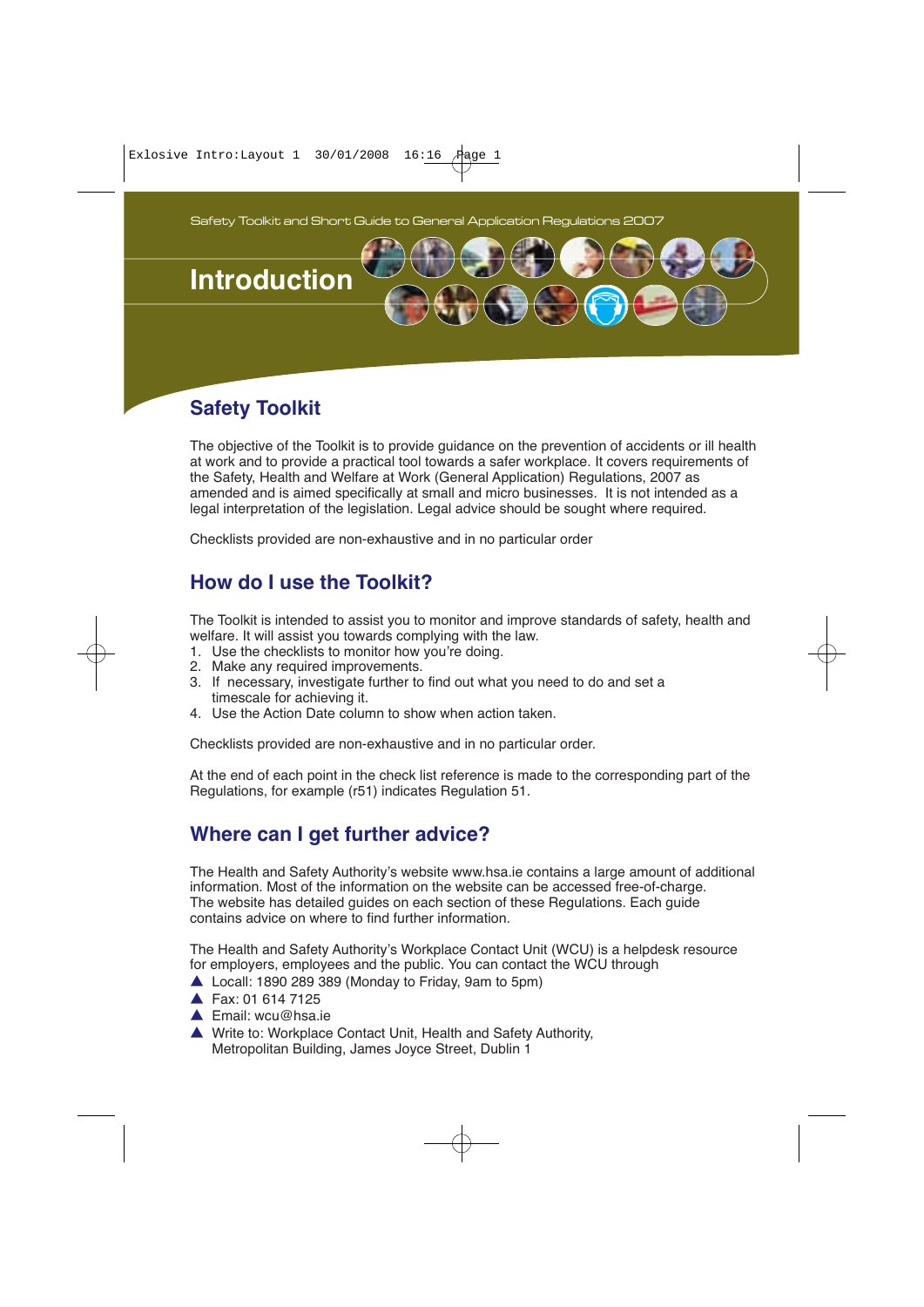

#### **Explosive Atmospheres**

**This section applies only to workplaces with a potential risk of explosive atmospheres.**

## **What does this section deal with?**

This section deals with the risk of fire and explosion arising from the presence of flammable materials at the workplace. Employers and the self-employed must carry out a risk assessment. Where an explosive atmosphere is likely to occur they must record the findings in the "explosion protection document". Hazardous area classification is an integral part of the risk assessment process.

## **Does this section apply to all workplaces?**

This section applies only to workplaces where there is a potential risk from explosive atmosphere.

This section does not apply to

- $\triangle$  areas used directly for medical treatment of patients
- $\triangle$  use of appliances burning gaseous fuels in accordance with Directives
- ▲ manufacture, handling, use, storage and transport of explosives or chemically unstable substances
- ▲ mineral extractive industries
- $\triangle$  means of transport to which ADR applies

Note that means of transport for use in a potentially explosive atmosphere are not excluded for example fork lift trucks.

## **Some Important Points**

- ▲ Places must be classified into zones
- $\triangle$  Suitable equipment must be selected CE marked and Ex rated
- ▲ Explosion protection document to be prepared
- ▲ Employers at same workplace must cooperate
- $\triangle$  Instructions and permits to work where necessary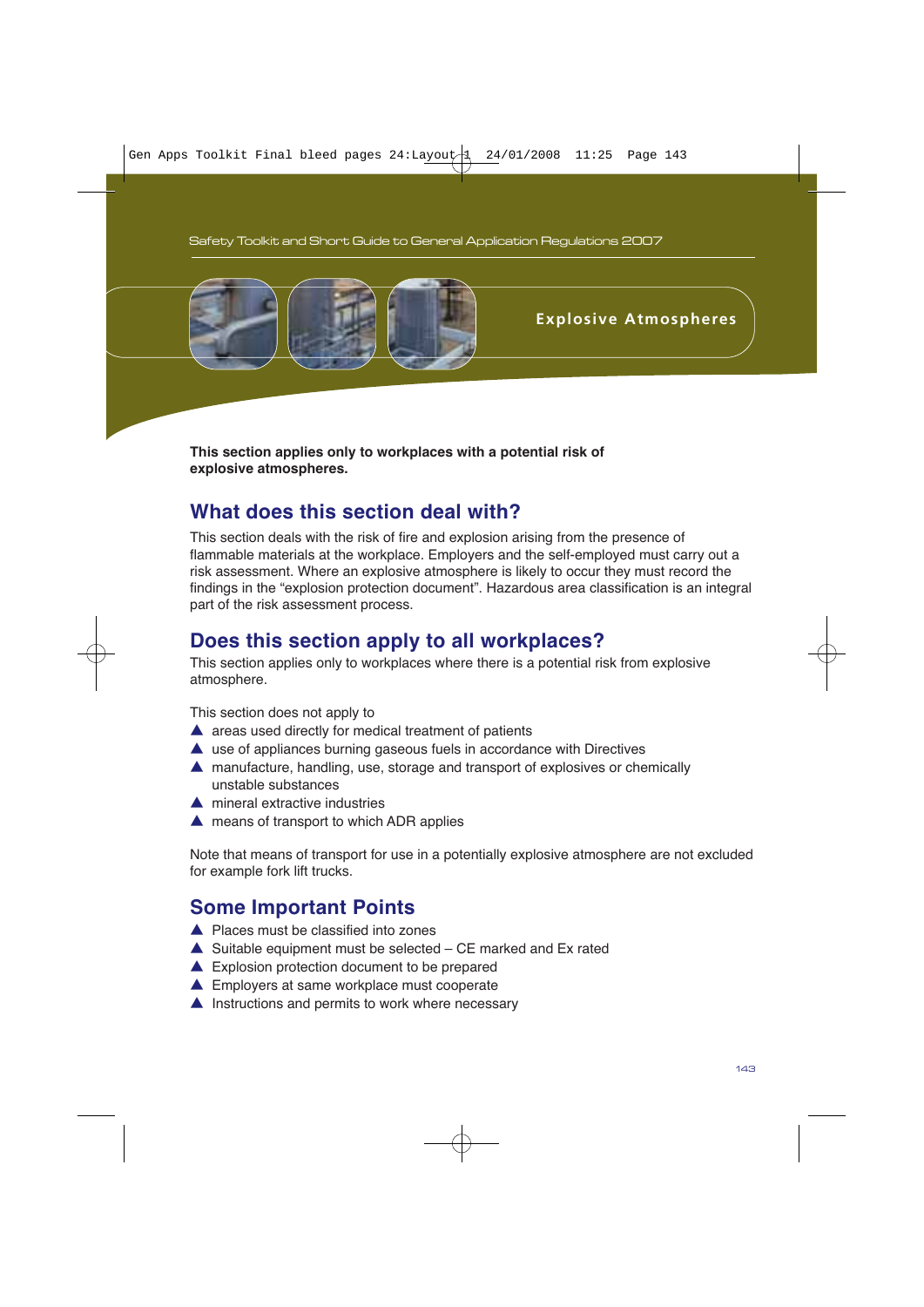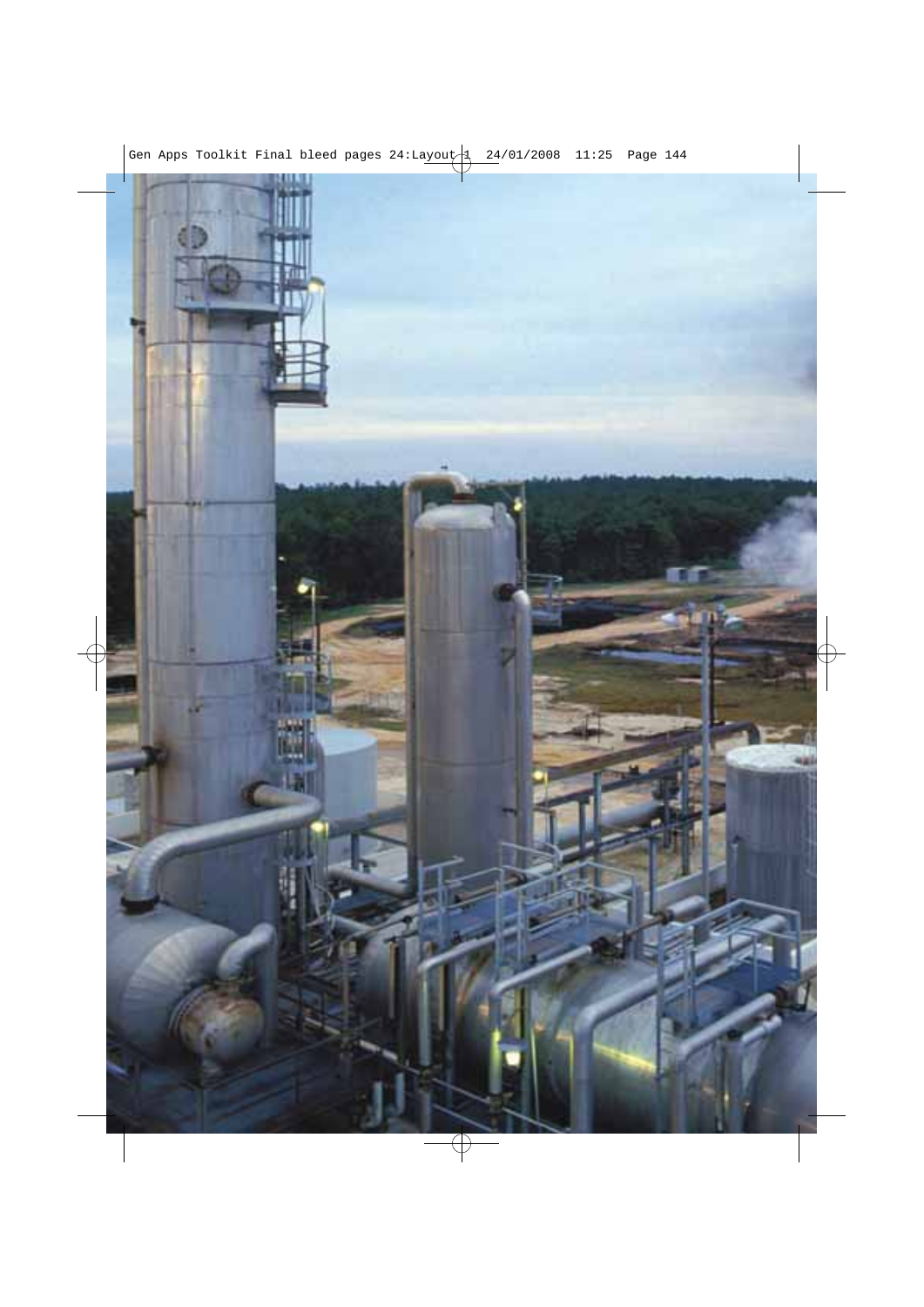# **Explosive Atmospheres Checklist**

| Interpretation                                                                                                                                     | <b>Yes</b> | N <sub>0</sub> | N/A | Action<br>Date |
|----------------------------------------------------------------------------------------------------------------------------------------------------|------------|----------------|-----|----------------|
| "ADR", "explosion protection document", "hazard", "risk",<br>"substance" and "workplace" defined (r167)                                            |            |                |     |                |
| "hazard" and "risk" to include harmful physical effects<br>from fire, explosion or other events from hazardous<br>properties of a substance (r167) |            |                |     |                |
| "workplace" excludes public road (r167)                                                                                                            |            |                |     |                |
| This Part applies only to workplace where potential risk from<br>explosive atmosphere                                                              |            |                |     |                |
| Does not apply to                                                                                                                                  |            |                |     |                |
| $\triangle$ area directly for medical treatment of patients (r168)                                                                                 |            |                |     |                |
| $\triangle$ use of appliances burning gaseous fuels in<br>accordance with Directives (r168)                                                        |            |                |     |                |
| ▲ manufacture, handling, use, storage and transport of<br>explosives or chemically unstable substances (r168)                                      |            |                |     |                |
| $\blacktriangle$ mineral extractive industries (r168)                                                                                              |            |                |     |                |
| $\triangle$ means of transport to which ADR applies (r168)                                                                                         |            |                |     |                |
| Means of transport for use in a potentially explosive<br>atmosphere not excluded eg fork lifts (r168)                                              |            |                |     |                |
| Requirement                                                                                                                                        | Yes        | <b>No</b>      | N/A | Action         |
|                                                                                                                                                    |            |                |     | Date           |
| Where explosive atmosphere is present or likely, make<br>assessment of risk (r169)                                                                 |            |                |     |                |
| In assessment have regard to                                                                                                                       |            |                |     |                |
| ▲ likelihood explosive atmospheres will occur and<br>persistence (r169)                                                                            |            |                |     |                |
| likelihood ignition sources will be present and<br>become active (r169)                                                                            |            |                |     |                |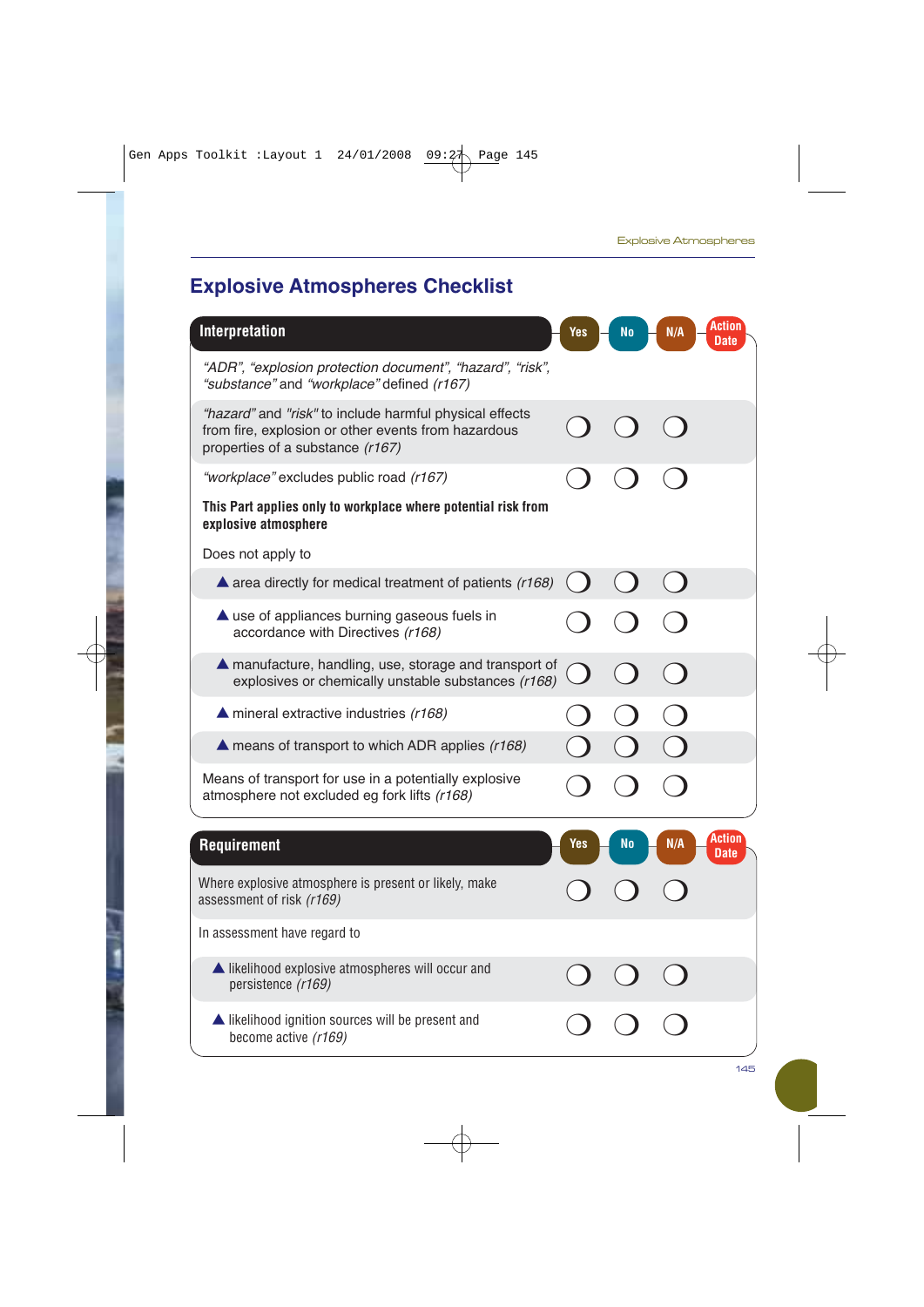| <b>Requirement</b>                                                                                                                                        | Yes | No | N/A | Action<br>Date |
|-----------------------------------------------------------------------------------------------------------------------------------------------------------|-----|----|-----|----------------|
| ▲ installations, substances used, work processes and<br>possible interactions (r169)                                                                      |     |    |     |                |
| $\triangle$ scale of anticipated effects (r169)                                                                                                           |     |    |     |                |
| ▲ places which are or can be connected to places in which<br>explosive atmospheres may occur (r169)                                                       |     |    |     |                |
| ▲ additional safety information as employer may need (r169)<br>Having carried out assessment                                                              |     |    |     |                |
| $\triangle$ prepare an explosion protection document (r169)                                                                                               |     |    |     |                |
| ▲ revise as necessary if significant changes, extensions<br>or conversions (r169)                                                                         |     |    |     |                |
| ▲ include explosion protection document, or reference to it,<br>in safety statement (r169)                                                                |     |    |     |                |
| ▲ make explosion protection document or any revision<br>available to employees (r169)                                                                     |     |    |     |                |
| In explosion protection document specify                                                                                                                  |     |    |     |                |
| $\triangle$ that explosion risks determined and assessed (r169)                                                                                           |     |    |     |                |
| $\blacktriangle$ that measures have been or will be taken and such<br>measures are adequate (r169)                                                        |     |    |     |                |
| $\triangle$ places classified into hazardous zones (r169)                                                                                                 |     |    |     |                |
| ▲ that workplace and equipment, including warning devices,<br>are designed, operated and maintained with due regard<br>for safety (r169)                  |     |    |     |                |
| $\blacktriangle$ in accordance with workplace requirements and safety<br>signs requirements adequate arrangements for the safe<br>use of equipment (r169) |     |    |     |                |
| $\triangle$ the purpose of co-ordination required and measures and<br>procedures for implementing (r169)                                                  |     |    |     |                |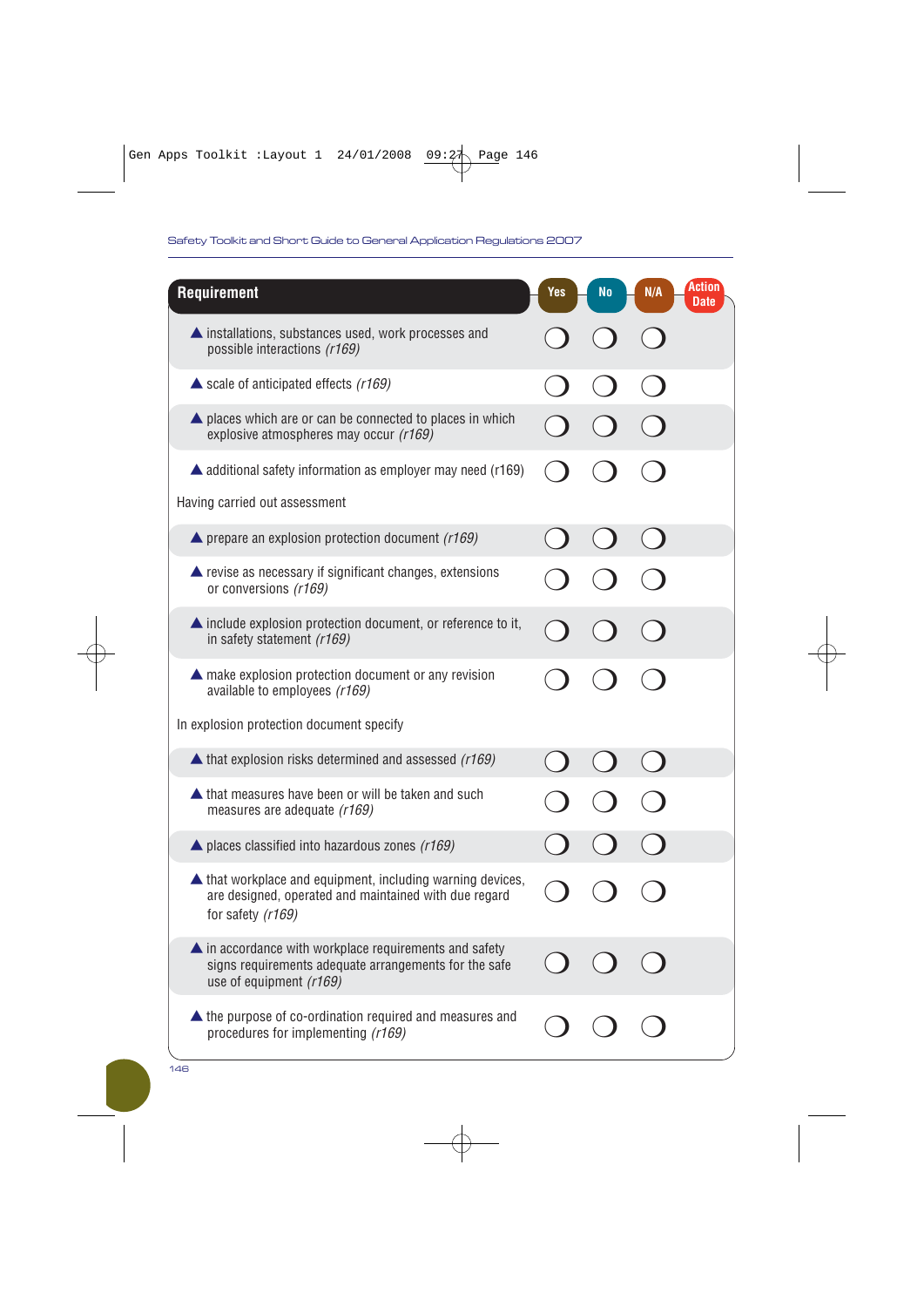| <b>Requirement</b>                                                                                                                                             | Yes | No | N/A | Action<br>Date |
|----------------------------------------------------------------------------------------------------------------------------------------------------------------|-----|----|-----|----------------|
| Classify places where explosive atmospheres may occur into<br>hazardous or non-hazardous (r170)                                                                |     |    |     |                |
| Classify places classified as hazardous into zones 0, 1, 2, 20,<br>21 or 22 (r170)                                                                             |     |    |     |                |
| Display "Warning sign for places where explosive<br>atmospheres may occur" in a prominent position at or near<br>each point of entry to hazardous place (r170) |     |    |     |                |
| Before workplace containing hazardous place used for first<br>time, ensure                                                                                     |     |    |     |                |
| ▲ overall explosion safety verified by a competent person<br>(r170)                                                                                            |     |    |     |                |
| $\triangle$ condition(s) necessary for protection from explosion<br>maintained (r170)                                                                          |     |    |     |                |
| For preventing and providing protection against explosions,<br>take technical and organisational measures and in order of<br>priority (r171)                   |     |    |     |                |
| $\triangle$ prevent formation of explosive atmospheres (r171) or                                                                                               |     |    |     |                |
| ▲ where activity does not allow, avoid ignition including<br>electrostatic discharges (r171)                                                                   |     |    |     |                |
| $\blacktriangle$ mitigate detrimental effects (r171)                                                                                                           |     |    |     |                |
| Take necessary measures, in compliance with explosion<br>protection, to ensure                                                                                 |     |    |     |                |
| $\triangle$ work can be performed safely (r171)                                                                                                                |     |    |     |                |
| ▲ appropriate supervision including appropriate<br>technical measures (r171)                                                                                   |     |    |     |                |
| ▲ escape and/ or release diverted or removed or safely<br>contained or rendered safe by some other suitable<br>method (r171)                                   |     |    |     |                |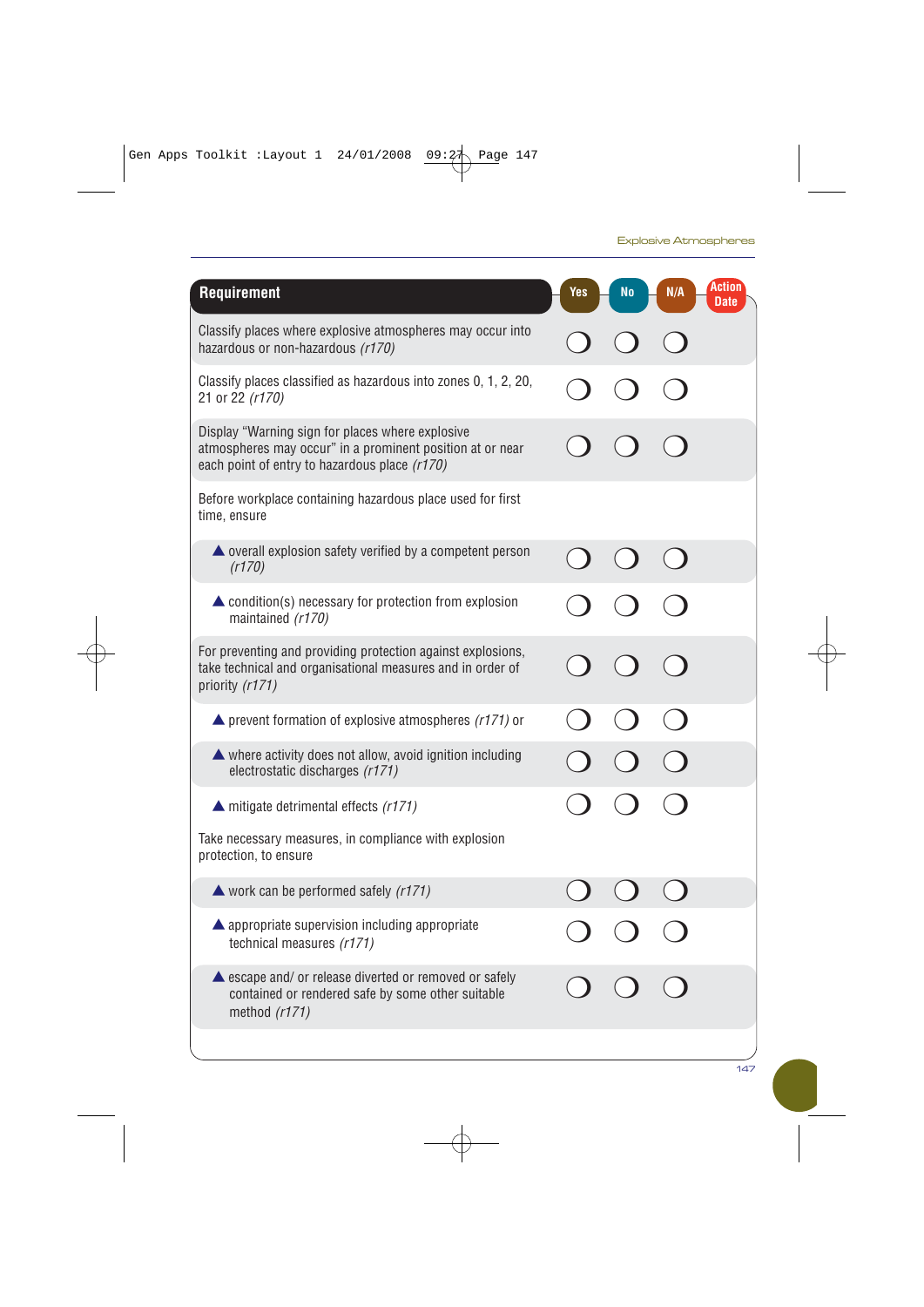| Requirement                                                                                                                                                                                                                                                                                                                                                                   | Yes | No | N/A | <b>Action</b><br>Date |
|-------------------------------------------------------------------------------------------------------------------------------------------------------------------------------------------------------------------------------------------------------------------------------------------------------------------------------------------------------------------------------|-----|----|-----|-----------------------|
| $\blacktriangle$ if explosive atmosphere contains several gases, vapours,<br>mists or dusts, protective measures are appropriate to<br>greatest potential risk (r171)                                                                                                                                                                                                         |     |    |     |                       |
| Plant, equipment, protective systems and associated devices<br>only brought into service if the explosion protection document<br>indicates that they can be safely used in an explosive<br>atmosphere NOTE This applies to equipment or protective<br>systems to which statutory provisions do not apply if their<br>incorporation can give rise to an ignition hazard (r172) |     |    |     |                       |
| Measures taken to prevent confusion between connecting<br>devices (r172)                                                                                                                                                                                                                                                                                                      |     |    |     |                       |
| Ensure the workplace, equipment and associated connecting<br>device available to employees are designed, constructed,<br>assembled, installed, maintained and operated                                                                                                                                                                                                        |     |    |     |                       |
| to minimise risks of explosion, and                                                                                                                                                                                                                                                                                                                                           |     |    |     |                       |
| $\triangle$ if explosion does occur to control or minimise<br>propagation of explosion within workplace and/or<br>equipment (r172)                                                                                                                                                                                                                                            |     |    |     |                       |
| Following categories of equipment used in the zones<br>indicated are suitable for gases, vapours, mists or dusts,<br>or any combination of them                                                                                                                                                                                                                               |     |    |     |                       |
| ▲ in zone 0 or zone 20, category 1 equipment (r172)                                                                                                                                                                                                                                                                                                                           |     |    |     |                       |
| $\triangle$ in zone 1 or zone 21, category 1 or 2 equipment (r172)                                                                                                                                                                                                                                                                                                            |     |    |     |                       |
| $\triangle$ in zone 2 or zone 22, category 1, 2 or 3 equipment (r172)                                                                                                                                                                                                                                                                                                         |     |    |     |                       |
| Sufficient and appropriate training with regard to explosion<br>protection (r173)                                                                                                                                                                                                                                                                                             |     |    |     |                       |
| Ensure where required by explosion protection document                                                                                                                                                                                                                                                                                                                        |     |    |     |                       |
| ▲ work in hazardous places carried out in accordance with<br>written instructions (r173)                                                                                                                                                                                                                                                                                      |     |    |     |                       |